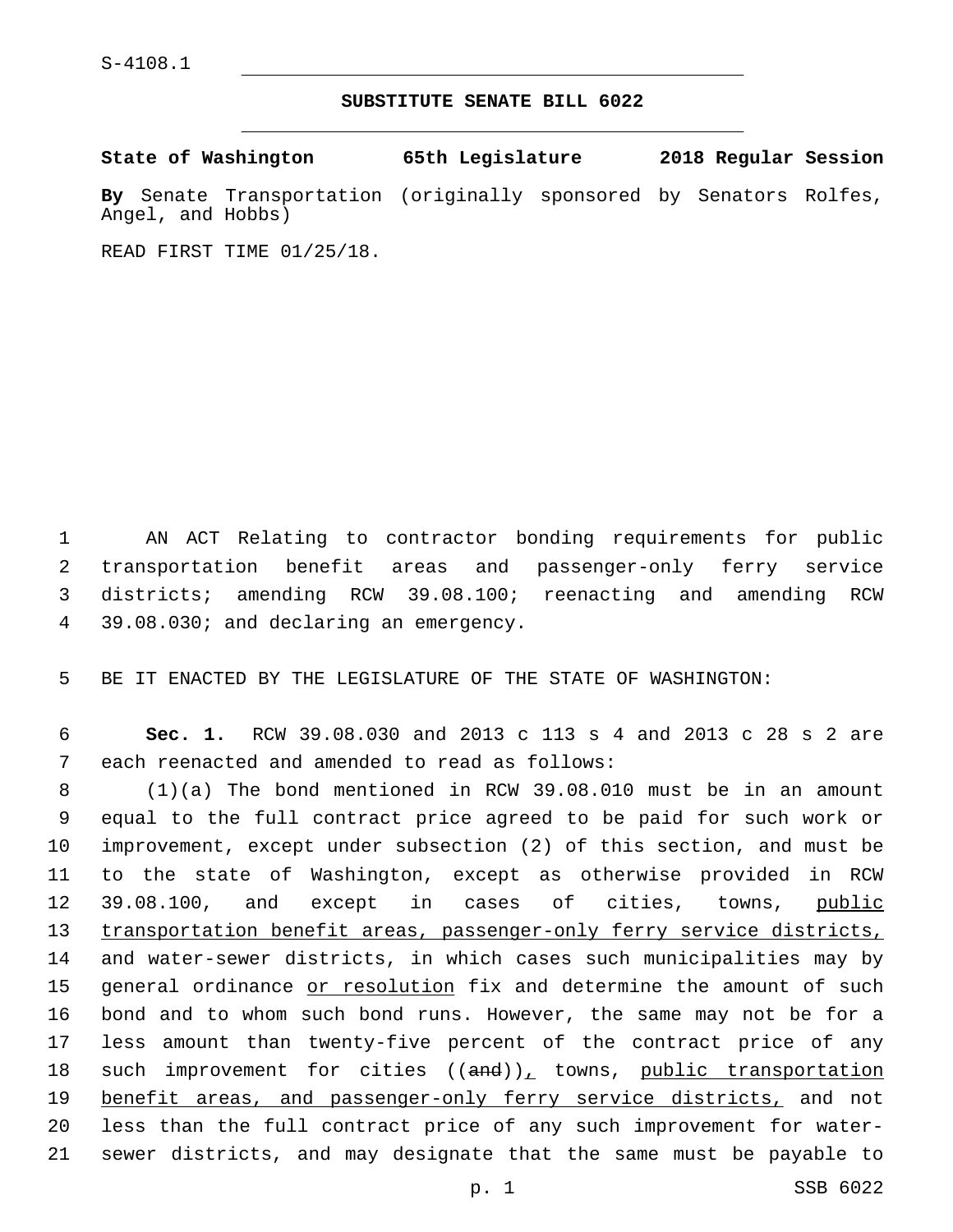1 such city, town, (( $\Theta$ )) water-sewer district, public transportation 2 benefit area, or passenger-only ferry service district, and not to the state of Washington, and all such persons mentioned in RCW 39.08.010 have a right of action in his, her, or their own name or names on such bond for work done by such laborers or mechanics, and for materials furnished or provisions and goods supplied and furnished in the prosecution of such work, or the making of such improvements, and the state has a right of action for the collection of taxes, increases, and penalties specified in RCW 39.08.010: PROVIDED, That, except for the state with respect to claims for taxes, increases, and penalties specified in RCW 39.08.010, such persons do not have any right of action on such bond for any sum whatever, unless within thirty days from and after the completion of the contract with an acceptance of the work by the affirmative action of the board, council, commission, trustees, officer, or body acting for the state, county or municipality, or other public body, city, town or district, the laborer, mechanic or subcontractor, or material supplier, or person claiming to have supplied materials, provisions or goods for the prosecution of such work, or the making of such improvement, must present to and file with such board, council, commission, trustees or body acting for the state, county or municipality, or other public body, city, town or district, a notice 23 in writing in substance as follows:

 

To (here insert the name of the state, county or municipality or other public body, city, town or district):

 Notice is hereby given that the undersigned (here insert the name of the laborer, mechanic or subcontractor, or material supplier, or person claiming to have furnished labor, materials or provisions for or upon such contract or work) has a claim in the sum of . . . . . . dollars (here insert the amount) against the bond taken from . . . . . . (here insert the name of the principal and surety or sureties upon such bond) for the work of . . . . . . (here insert a brief mention or description of the work concerning which said bond was taken).

(here to be signed) . . . . . . . . . . . . .

 (b) Such notice must be signed by the person or corporation making the claim or giving the notice, and the notice, after being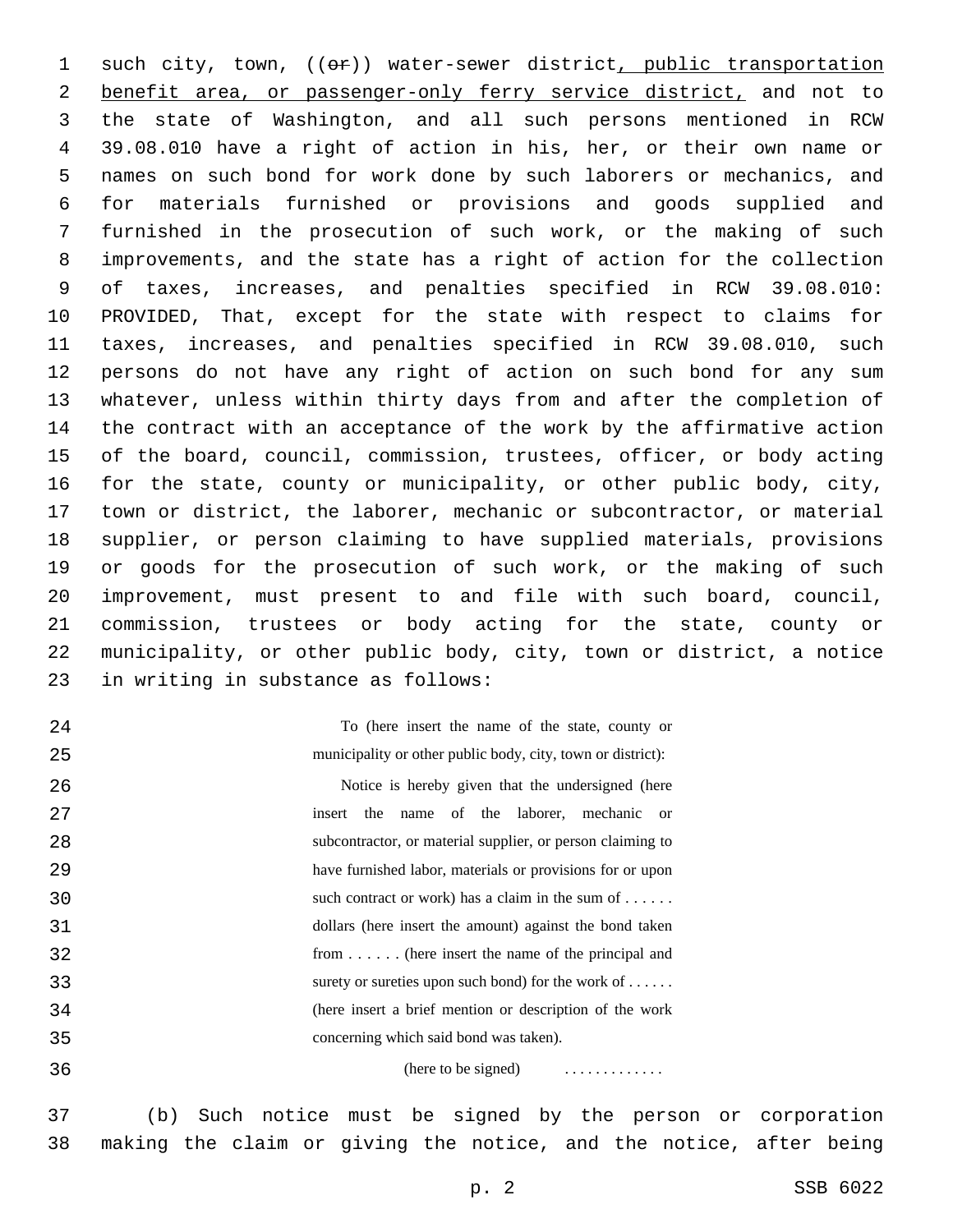presented and filed, is a public record open to inspection by any person, and in any suit or action brought against such surety or sureties by any such person or corporation to recover for any of the items specified in this section, the claimant is entitled to recover in addition to all other costs, attorneys' fees in such sum as the court adjudges reasonable. However, attorneys' fees are not allowed in any suit or action brought or instituted before the expiration of thirty days following the date of filing of the notice as provided in this section. However, any city may avail itself of the provisions of RCW 39.08.010 through 39.08.030, notwithstanding any charter provisions in conflict with this section. Moreover, any city or town may impose any other or further conditions and obligations in such bond as may be deemed necessary for its proper protection in the fulfillment of the terms of the contract secured thereby, and not in conflict with this section. The thirty-day notice requirement under this subsection does not apply to claims made by the state for taxes, increases, and penalties specified in RCW 39.08.010.

 (2) Under the job order contracting procedure described in RCW 39.10.420, bonds will be in an amount not less than the dollar value 20 of all open work orders.

 (3) Where retainage is not withheld pursuant to RCW 60.28.011(1)(b), upon final acceptance of the public works project, the state, county, municipality, or other public body must within thirty days notify the department of revenue, the employment security department, and the department of labor and industries of the completion of contracts over thirty-five thousand dollars.

 **Sec. 2.** RCW 39.08.100 and 2005 c 101 s 1 are each amended to read as follows:28

 On contracts for construction, maintenance, or repair of a marine vessel, the department of transportation, a public transportation benefit area, a passenger-only ferry service district, or any county may permit, subject to specified format and conditions, the substitution of one or more of the following alternate forms of security in lieu of all or part of the bond: Certified check, replacement bond, cashier's check, treasury bills, an irrevocable bank letter of credit, assignment of a savings account, or other liquid assets specifically approved by the secretary of 38 transportation  $((e^p)_L$  county engineer, or equivalent for a public transportation benefit area or passenger-only ferry service district,